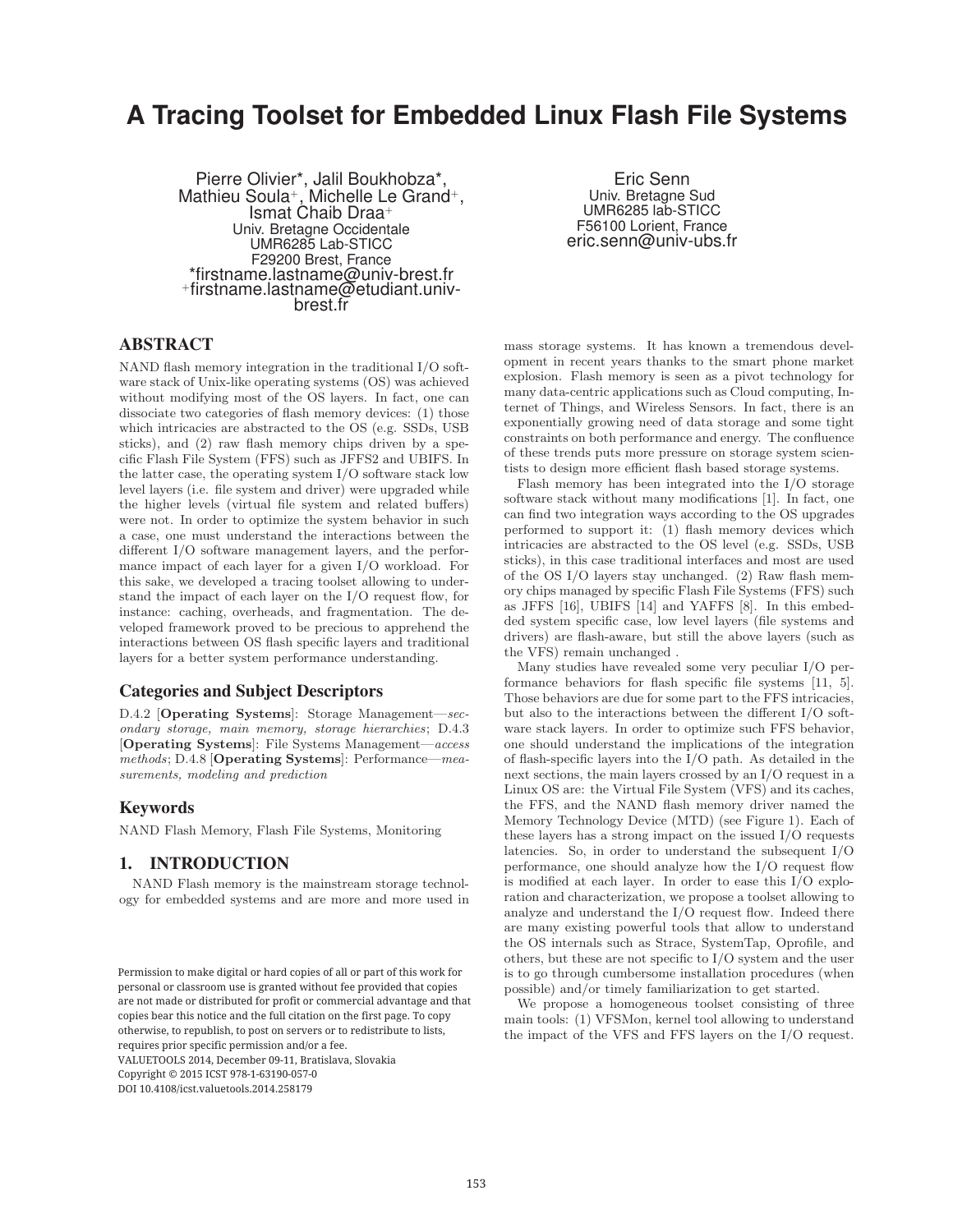VFSMon traces kernel events and related parameters, such as VFS levels data read and write requests, page cache hits / misses, and Linux read-ahead calls. (2) Flashmon tool that reveals how the I/O request flow is translated to flash memory operations at the FFS output. This tool traces I/O operations at the driver level (close to the hardware). (3) FuncMon is a generic tool that allows to give quantitative information about the execution times of kernel functions on the I/O path. This is of great help when trying to model the performance behavior of the system. In order to illustrate the use of the developed tools, we give a case study on modeling of I/O read operation performance on the JFFS2 file-system. Indeed, the tools can help in different phases of the modeling process: exploration, modeling and validation.

The paper is organized as follows: next section gives some background on NAND flash and its management in embedded Linux. After a section concerning related works, the proposed framework is presented. Next, a toolset use-case is given, before concluding in a final section.

## 2. NAND FLASH MEMORY BASICS

#### 2.1 Background on NAND Flash Memory

NAND flash memory has some constraints caused by its internal intricacies. Basically, the smallest addressable data unit in flash memory is a page (2 to 8 KB), and a fixed set of pages (usually 64) composes a block. Read and write NAND flash memory operations are executed on pages while erase operations are executed on blocks. The main constraints are: 1) Write/Erase (W/E) asymmetry: writes are performed on pages whereas erasures are realized on blocks. 2) Erase-before-write limitation: a costly erase operation is necessary before data can be modified. 3) Limited number of W/E cycles: the average number is between 5000 and  $10^5$ depending on the technology used.

A flash memory specific component (either software or hardware) is generally used to overcome the aforementioned limitations: 1) The erase-before-write and the W/E granularity asymmetry constraints imply that data updates should be performed out-of-place. Hence, a logical-to-physical mapping scheme, which is a critical issue, is used to manage these updates. 2) Out-of-place data updates require the use of a garbage collector to recycle blocks enclosing invalid pages in order to recover free space. 3) To minimize the limitation on the number of  $W/E$  cycles, flash memory management system try to evenly distribute the wear over the memory cells. This wear leveling prevents some memory cells wearing out more quickly than others.

#### 2.2 Flash Chip Management with Linux

Figure 1 illustrates the software / hardware stack involved in managing the secondary storage with embedded flash chips in Linux. User space applications (A on Figure 1) access files using system calls (C) which can be encapsulated in some library (B). System calls are received by VFS (D) in kernel space. VFS role is to abstract the use of multiple file systems in one operating system, and to maintain some caching and I/O optimization mechanisms. VFS dispatches requests to the corresponding file system, which in our case is a FFS (E). The FFS handles the requests and eventually performs flash operations on the memory chip (G) through the NAND driver, named the Memory Technology Device (MTD) layer (F).



**Figure 1: FFS storage management with Linux.**

*Traditional* **VFS layer:** The VFS layer [2] allows various file systems operating on multiple storage devices to coexists in the OS, and to be transparently accessed by the user. Several OS level optimization mechanisms are implemented by the VFS layer. The Linux page cache is a RAM data cache buffering read and written file data.

There are two other mechanisms implemented at the VFS level which aim to respectively enhance read and write performance between the page cache and the file system. First, the page cache read-ahead mechanism mainly targets hard disk drives. During a file read operation, if the system detects a sequential pattern, it prefetches data sequentially from the file system. Read-ahead system is based on the fact that hard disks drives show better sequential pattern performance reducing time consuming head moves. Readahead, enabled by default, has proven to be ineffective when working with some FFS [15]. Nevertheless it is still active in YAFFS2 and JFFS2, but deactivated in UBIFS. The second mechanism is the page cache write-back. When enabled, pages in the page cache are updated on writes but not directly synced on the storage media. This is done later through a kernel thread named *pdflush*, which actually asynchronously writes groups of dirty pages on the storage media. The aim of this mechanism is to make profit from temporal locality and absorb write updates at the page cache level. The write-back feature is supported by UBIFS (and may be disabled by hand), not by YAFFS2 and JFFS2. So writes in these FFS are fully synchronous at the VFS level (some minor buffering at the FFS level is still performed).

**FFS & MTD** *Flash-specific* **layers :** Below VFS are the flash specific layers. The FFS handles file I/O requests, maintains its own metadata, and perform flash operations. The three main FFS supported by Linux are JFFS2 [16], YAFFS2 [8] and UBIFS [14]. The way file data and metadata are read from / written to flash memory is very specific to the FFS model considered. Nevertheless, all FFS must cope with flash memory constraints. They all perform outof-place data updates and old data invalidation, leading to garbage collection (GC). GC is done online with I/O requests when the amount of free space is critically low, and asynchronously through a kernel thread. FFSs also implement wear leveling policies in their write strategies and GC victim block selection algorithms. MTD [10] is a generic driver for all NAND chips supported by Linux. It allows the FFS to perform flash operations. One can note that MTD maintains in RAM a read buffer which has the size of one underlying flash page. A read flash page is kept in the buffer until another one is read or written.

One can see that the performance of a FFS storage sys-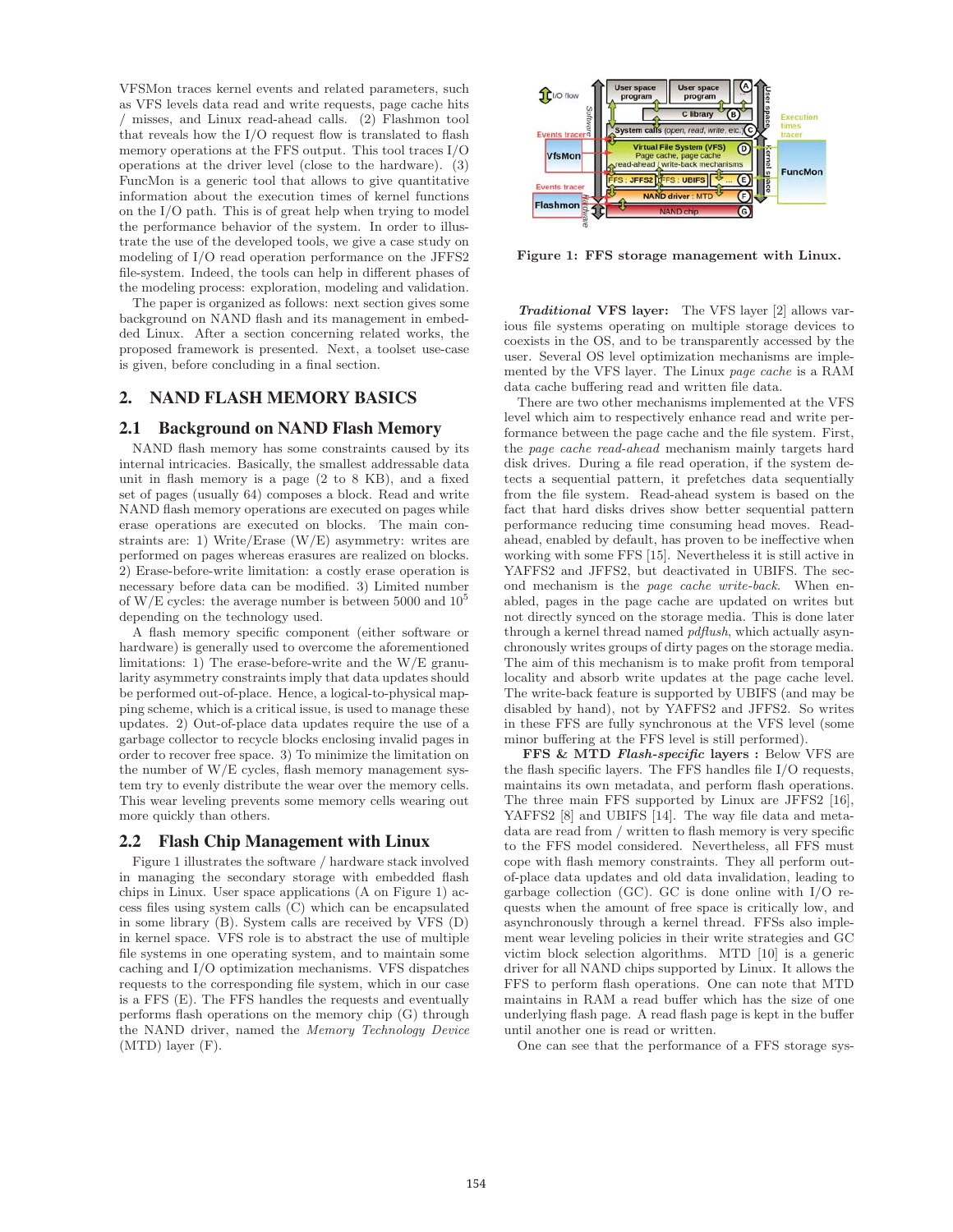tem depends of the interractions between multiple software layers. Before proposing optimizations, those interractions must first be understood. This is the aim of the tracing toolset presented in this paper.

## 3. RELATED WORKS

Many tools have been developed to help understand Linux I/O behavior. Blktrace [3] is a reference tool allowing to trace at a block level. Unfortunately, this tool is not of help when using raw flash chips based on MTD layer. To our knowledge, there is currently no software specifically targetting the trace of FFS based systems. Many tools exist that allow to trace and monitor kernel system calls and events, one can cite SystemTap [4], Oprofile [7], Ftrace [13], etc. Those tools are very powerful and can help in understanding the I/O request flow. However, their use is cumbersome and their installation could be very hard on embedded platforms due to compiling and dependency issues. The objective of the presented toolset is: (1) to provide users with very easy to use and yet powerful tools, (2) to focus on FFS-based storage systems, (3) to be homogeneous as it is based on the same light (non intrusive) Kprobe facility, and (4) easy to install (one just needs to compile the modules against the kernel code and insert the modules).

## 4. PROPOSED TOOLSET

The tracing toolset consists of three main tools depicted in figure 1. VFSMon: a VFS level Monitor. Flashmon: a flash memory operations monitor that traces events at the MTD level. Finally, FuncMon traces different function execution times at all the levels of the I/O software stack.

## 4.1 Fundamental Design Concepts

The three tools are Linux kernel modules written in C. Kernel modules are built against a kernel source directory tree without the need of (re)compiling the whole kernel. They are loaded and unloaded on demand at runtime. The three developed modules can run concurrently.

**Kprobes**: All the tools rely on Kprobes [6]. Kprobe stands for kernel probe and is a low-overhead functionality provided by Linux kernel to obtain information about kernel function execution at run-time. Kprobes were used because of three main reasons : their portability as they are natively supported by Linux, their simplicity as one does not need to familiarize with a complex framework to develop/modify them, and their non-intrusivity as they were reported to infer a very small overhead [6]. Kprobes must be used in kernel code. In our case each module places Kprobes on various functions corresponding to the kernel events to trace. The Jprobe subtype allows the tracer to access the values of the parameters of the traced function. Jprobes are used by VFSMon and Flashmon to trace events and the related parameters. For example a flash block erase operation is traced as a call to the MTD function  $nand\_erase(),$  which has a parameter indicating the number of the flash block erased. Kretprobes subtype allows tracing the entry and return times of a function. Kretprobes are used by FuncMon to measure relevant functions execution times.

**Internal data structures**: Each tool maintains in RAM an array of traced events or execution times. These arrays of fixed size are pre-allocated when the modules are inserted to the kernel. We chose to use pre-allocated arrays instead

of allocating a new entry each time an event is traced. Indeed, the latter solution would add an additional overhead corresponding to the allocation during the tracer runtime. Moreover it would lead to a non-deterministic and potentially large (according to the traced workload) RAM usage for the tracing toolset, which is not efficient in an embedded environment. Fixed size arrays allow the user to control the tracing tools' RAM footprint according to the execution platform resources. The arrays are circular buffers: in case of overflow the older events are overwritten with newer ones.

**Results retrieval**: Each tool creates a virtual file in the /proc special file system directory. This file can be read to retrieve the tracing output (built on demand). It can also be written to send commands to the tools: e.g. pause or restart the tracing process. Results are available in a easily usable CSV file. Each event traced corresponds to one line of the output (a log), with the type of event and the value of the related parameters. Each line also contains a timestamp and the name of the process executed on the CPU when the event was traced. Timing values are obtained through the  $ktime\_get()$  kernel function, providing an absolute time (system clock) with a nanosecond granularity. The three traces can be merged and sorted according to timestamps.

# 4.2 VFSMon

VFSMon traces VFS related events using Jprobes. VFS events can be decomposed into three classes: VFS inputs, VFS internal events, and VFS outputs (which actually are the FFS inputs). VFS inputs are high level functions corresponding to the file system calls entry points at the VFS level. Functions such as  $vfs\_read()$ ,  $vfs\_write()$  or  $vfs\_open()$ are traced along with the related parameters: file identifier (inode), offset and size of data read / written, etc. VFS internal events are related cache mechanisms (page cache readahead and write-back) mentioned earlier. VFSMon traces page cache hits and misses on read operations. Several read-ahead related events and parameters are also traced, allowing mainly to observe the prefetching window size evolution. There is no particular event traced concerning the page cache write-back mechanism as its behavior can be observed when tracing asynchronous write calls to the FFS, i.e. FFS inputs. Traced FFS inputs, or VFS outputs, are the entry points of the FFS level. The three main functions at this level are  $xxx\_readpage()$  (xxx being the name of the FFS) which is called by VFS to ask the FFS to read a page of a file from the storage media and places it in the page cache. This function is called on a page cache miss or during a read-ahead prefetching pass.  $xxx\_write\_begin()$  and  $xxx\_write\_end()$  are called to write the data of a page on the storage media, for instance, in case of a write-back dirty page flush. VFSMon takes as input the partition for which the user needs to trace file I/Os. This allows to filter file operations related to other peripherals, partitions, pipes, etc by tracing a dedicated flash partition. The user can start, stop, pause, and reset VFSMon very easily through the /proc directory. A sample of VFSMon output is presented on the left part of Figure 2. The field on the left is the logged time (ns). A read() system call ends up in a  $vfs\_read()$  call (line 1) to read the first page of a file. It generates a page cache miss and triggers a read-ahead pass (lines 2-5), reading the first four pages of the file through the ffs  $readpage()$  function (lines 6-9). The next call to  $vfs\_read()$  asking the second page of the file is then a page cache hit (line 10) because the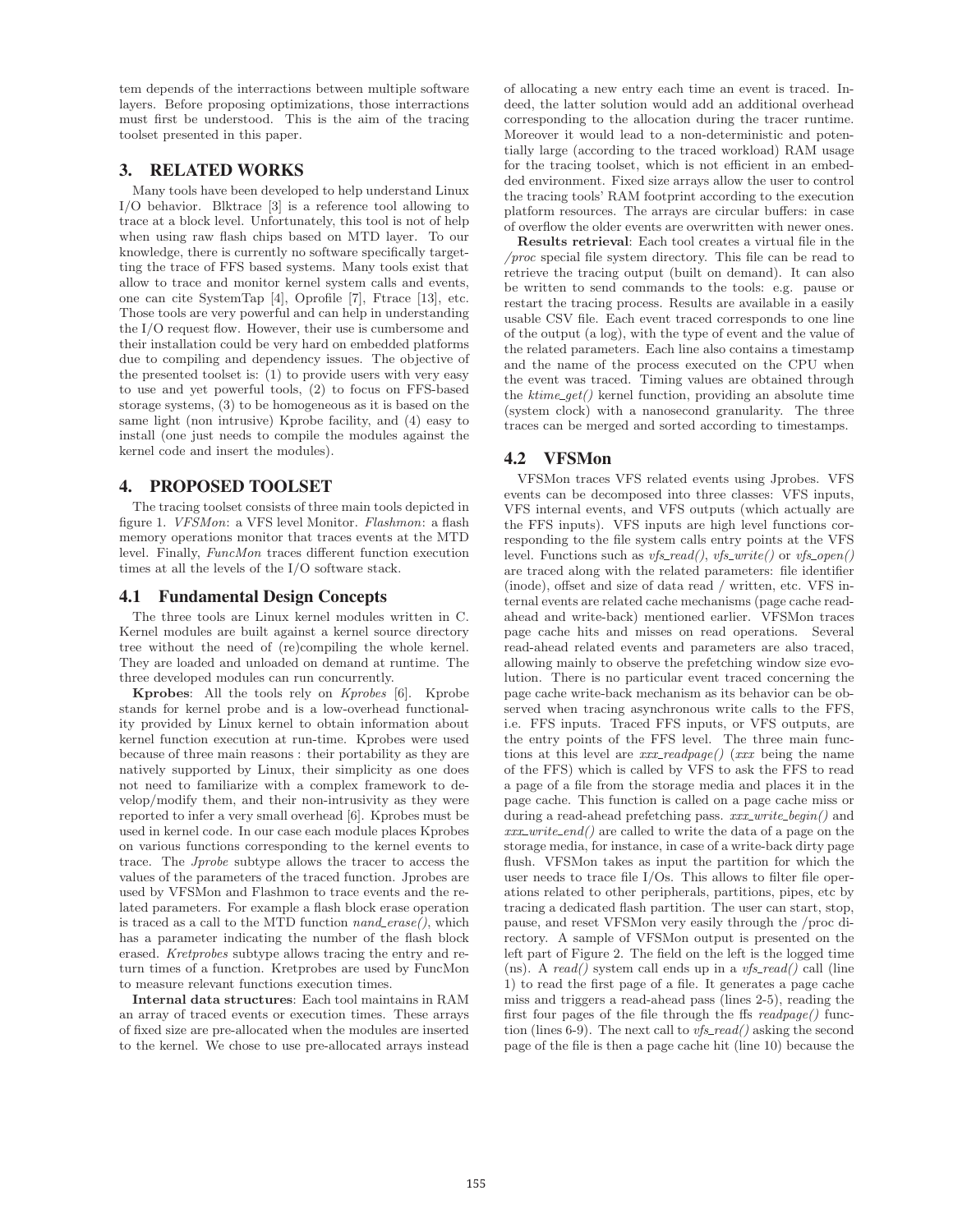

**Figure 2: Sequential file read - output samples for VFSMon (left), Flashmon (center) and FuncMon (right).**

page was prefetched.

#### 4.3 Flashmon

Flashmon traces flash memory driver level events. As we are at this level very close to the hardware, Flashmon uses Jprobes placed on low level driver functions to trace flash page read / write and block erase operations with the related parameters, mainly the numbers of flash pages and blocks accessed. As compared to its previous version [12], Flashmon has been upgraded to trace cache hits and misses in the MTD read buffer previously presented. Located in the generic MTD layer, this tracer is FFS and hardware agnostic. Moreover, Flashmon detects automatically the most adequate level/function (lowest) to trace according to the kernel version. Flashmon takes as input (1) the partition to trace, if not provided, Flashmon traces all the partitions, (2) it allows to choose whether to trace MTD cache events or not, (3) the size of the circular buffer which stores the results, and (4) whether the user needs to log the currently executed process name during the flash memory operation (this name can have an impact on the trace size). The user can start, stop, pause, and reset Flashmon through the /proc directory. One can also have the possibility to interact with Flashmon via /proc to isolate I/Os generated from a given program to make the trace more readable. For instance, one might develop a program that performs some read operations, after each read request, the user program can send a command to Flashmon via /proc in order to insert a marker allowing to clearly see flash operations generated for each applicative read operation. Flashmon allows to collect two types of outputs: a spatial view of the flash memory, and an event log. The spatial view represents the number of operations (read, write, and erase) sustained by each block of the flash memory since the module insertion. It allows to have a clear idea of the distribution of the I/O operations on the flash memory for a given application and/or partition. The event log logs the operations with their timestamps. Figure 2 (center) represents a sample of Flashmon output when reading a file. It is a sequence of flash page read operations. The third column is the page read index, and the last index is the process responsible of the operation (a C program named "read").

#### 4.4 FuncMon

FuncMon is a multi-level kernel function execution time tracer. It works by placing Kretprobes on the (a) entry and (b) exit points of relevant functions of the I/O software stack. One Kretprobe is associated to each traced function. For a given traced function, to each trace point (entry and exit) is associated a Kretprobe handler which is executed (1) when the traced function is called and (2) when it returns. System time is obtained on both the entry and exit handlers,

and the the execution time is then inferred. FuncMon can be used with any function of the I/O kernel storage stack. The user can start, stop, and reset FuncMon through the /proc directory. Figure 2 presents an example of FuncMon output, configured to track the *iffs2\_readpage()* function (reading 4KB of data from the flash media and storing it as a page in the page cache). The first and second columns represent the entry and exit times (ns) of the traced function.

## 5. CASE STUDY: MODELING JFFS2 READ PERFORMANCE

This section describes a use-case of our tracing toolset in the context of studying and modeling the read performance of JFFS2 on a hardware platform which is the Mistral Omap3evm embedded board, referred to as the test platform. It contains an ARM Cortex A8 TI OMAP3530 CPU (520 Mhz), 256 MB of RAM and 256 MB of Micron SLC NAND flash [9].

**Modeling the global read performance** Before going through the details of JFFS2 modeling, we give some clues on the use of the tools for modeling I/O performance. One can split up the I/O operation performance into three phases: VFS phase, FFS phase, driver and flash phases. If one is interested in I/O response time analysis, the contribution of each above-cited layer to the global response time request is needed: (1) all the VFS behavior and latencies can be measured thanks to VFSMon: overheads, cache management (hits and misses) and output to the FFS ; (2) the FuncMon monitor allows to have a precise idea of the FFS latency for a given request (illustrated in the next sections) ; (3) finally, the driver and flash memory operations are traced thanks to Flashmon giving accurate measures on the flash memory operations from qualitative (types of operations) and quantitative (response time per operation) points of view, in addition to information about MTD driver and cache behavior. Consequently with the three developed tools one can have a precise idea on the latencies induced by each layer on the I/O software stack. All on a synchronized homogeneous (from a user point of view) set of tools.

**The case of JFFS2** JFFS2 [16] is a mature and widely used flash file system, mainlined into Linux sources since 2001. For obvious reasons we cannot describe all the internals of JFFS2 in this paper. Write operations are packed by JFFS2 into so-called data nodes which are written on flash. The data contained in one Linux page from one file can be scattered into several nodes at various on-flash offsets. This potential fragmentation can have a strong impact on JFFS2 read performance. Fragmentation occurs when a file is written/updated randomly. This phenomenon is studied in the next section. In this work JFFS2 compression feature was disabled as it adds a potentially important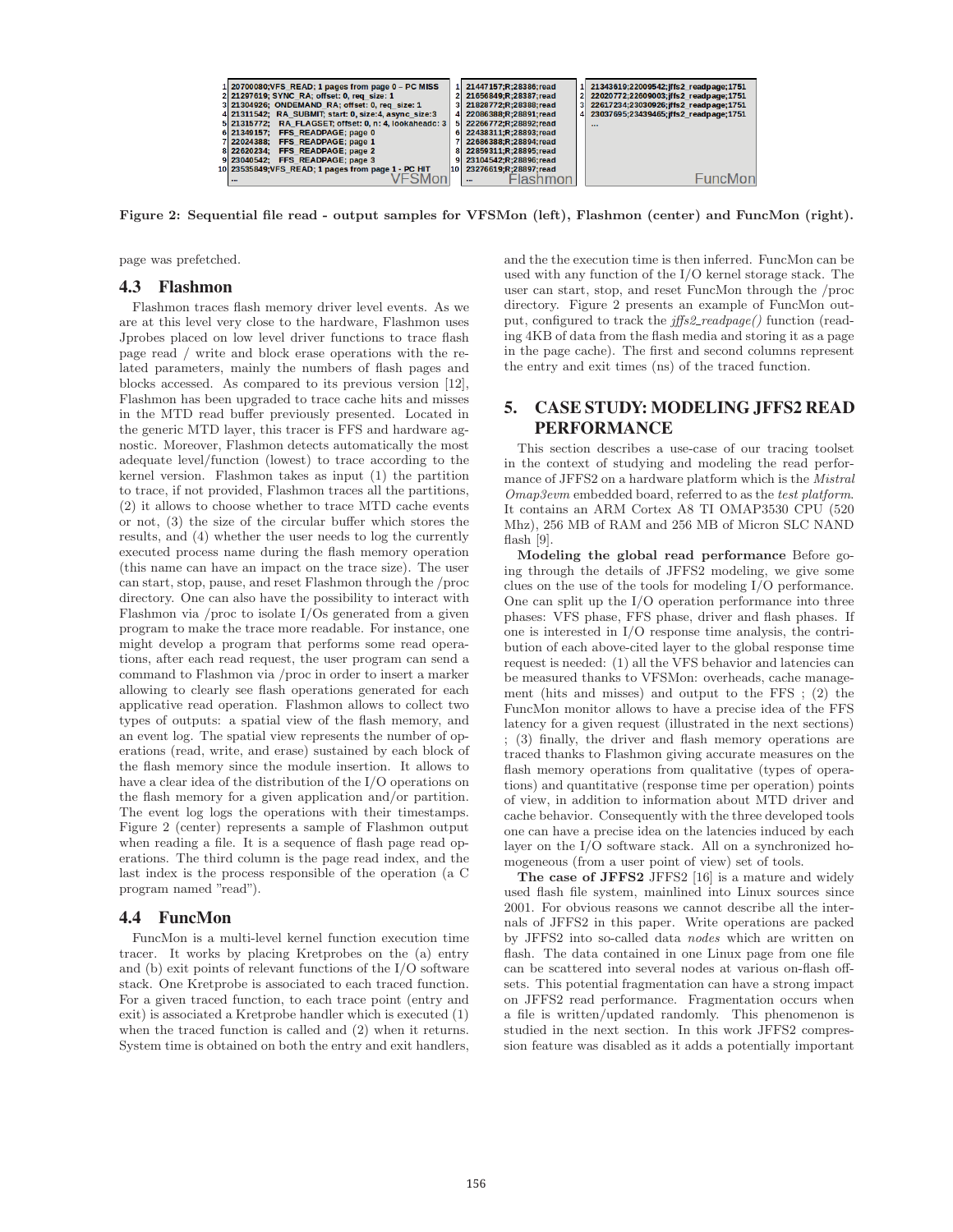and varying overhead on the performance. In the presented case-study, we are interested in the  $jjfs2\_readpage()$  kernel function execution time which reads a 4KB Linux page from flash memory and places it in the VFS page cache. As we are at the FFS level, we ignored the page cache and read-ahead mechanisms. The model is simple and focused on a specific operation to illustrate the use of the developed tools.

**Modeling Methodology** The modeling methodology consists of : (A) **an exploration phase**: the tracing toolset is used to identify the various parameters impacting JFFS2 read performance ; (B) **a modeling phase**: based on the output of the exploration phase, a theoretical model is built ; (C) **a validation phase**: once again the tracing framework is used to create a performance profile for the tested hardware / software platform and validate the previously built model against a given I/O workload.

#### 5.1 Exploration Phase

The objective of the exploration phase is to determine the major factors having a significant impact on  $\textit{jffs2}\textit{-readpage}()$ call execution times. To do so, a series of tests has been conducted. The tests consist in simple C micro benchmark programs reading data from a file written on a clean JFFS2 formatted flash memory partition. The page cache was emptied before each test. We mainly varied three parameters: the access pattern (random and sequential), the inter arrival times, and the file fragmentation. We did not vary the request size as at the FFS level only 4KB system pages requests are issued. This behavior can be confirmed using VFSMon. Measures on the jffs2 readpage() execution times were achieved thanks to FuncMon.

From the experimentations, three observations can be done: (1) the main factor influencing the  $iffs2\_readpage()$  execution times is the file fragmentation. Figure 3 illustrates the execution time (FuncMon output) of each jffs2 readpage call for sequential read operations on both fragmented and nonfragmented. Results show that the execution times on the fragmented file are significantly higher and more scattered (from  $\sim$ 500 to  $\sim$ 4500 µs) than the fragmented ones ( $\sim$ 500  $\mu$ s). (2) Inter-arrival times do not have any impact at this level as we are below the VFS containing the read-ahead mechanism that could interleave I/O reads asynchronously. (3) Sequentially reading a file was slightly (15%) faster than in random mode. With Flashmon we monitored the MTD (driver) read buffer behavior and found that it reduced the number of flash pages read in sequential access mode.

#### 5.2 Proposed Simple Model

When comparing the previous FuncMon outputs (FFS level) with the related Flashmon outputs (driver level), one can conclude that the execution time of a  $iffs2\_readpage()$ call is mostly related to the number of flash pages read operations. Then it can be modeled as follows:

 $T_{jffs2\_readpage_{f,p}} = N_{flash\_pages_{f,p}} * T_{flash\_page\_read} + T_{overhead}$ Where  $T_{jffs2\_readpage_{f,p}}$  is the execution time of a call to the  $\text{iffs2}\text{-}readpage()$  function on the Linux page of index p inside a file f.  $N_{flash\_pages_{f,p}}$  is the number of flash pages concerned,  $T_{flash\_page\_read}$  is the time to read one flash page at the driver level (just below the FFS), and finally, Toverhead is the additional time related to JFFS2 internal operations.

 $N_{flash\text{-}pages}_{f,p}$  depends on the on-flash physical location of the nodes composing the Linux page as each node can be written in one or many flash pages. Moreover, the MTD



**Figure 3:** *jffs2 readpage()* **latencies for sequentially reading a fragmented / non fragmented file.**

| Operation   | Latency $(\mu s)$ | Standard deviation |
|-------------|-------------------|--------------------|
| Page read   | 182.66            | 8.89e-7            |
| Page write  | 413.55            | $4.59e-3$          |
| Block erase | 532.88            | 2.15e-2            |

**Table 1: Traced driver level flash latencies.**

read buffer presence implies that the same flash page read consecutively many times would trigger only one flash page read operation. We define the term fragmentation map as being the ordered sequence of physical flash page numbers needed to be read in order to retrieve all the FFS nodes composing a Linux page. For example, if a Linux page  $p$  of a file f is composed of two 2 KB sized nodes, with the first one physically located on flash pages 12 and 13, the second on flash pages 13 and 14, and the fragmentation map for the Linux page in the file is  $Frag_{f,p} = \{12, 13, 13, 14\}$ . So  $N_{flash\_pages}$  is equal to the size of the fragmentation map minus the number of potential MTD cache hits in case a flash page is accessed two or more times repeatedly.  $N_{flash\text{-}pages_{f,p}} = |Frag_{f,p}| - N_{read\text{-}cache\text{-}hits_{f,p}}$ 

Here  $|Frag_{f,p}|$  is the size of the fragmentation map of the page p in file f.  $N_{read\_cache\_hits_{f,p}}$  is the number of cache hits in the MTD read cache. In our example with  $Frag_{f,p} = \{12, 13, 13, 14\}$  this value is 1 because flash page 13 is read twice in a row.

#### 5.3 Estimator and Model Validation

An estimator implementing the model was developed and used to analyze the model accuracy. This program estimates the time taken to read a JFFS2 file in a given hardware / software environment. It takes as input an I/O trace a trace describing the order in which the Linux pages of the file are read, and a description of the environment in terms of: (A) the  $T_{flash\_page\_read}$  and  $T_{overhead}$  values for the model parameters, and (B) the fragmentation map for each Linux page of the file being read.

#### *5.3.1 Parameters Extraction*

We used both FuncMon and Flashmon to retrieve the timing values  $(T_{flash\_page\_read}$  and *overhead*) for a given platform and the fragmentation map for a given file.

**Timing Parameters** FuncMon was used to monitor the execution time of a flash page read operation at the driver level. For information purpose we also monitored the page write and block erase driver level execution times.